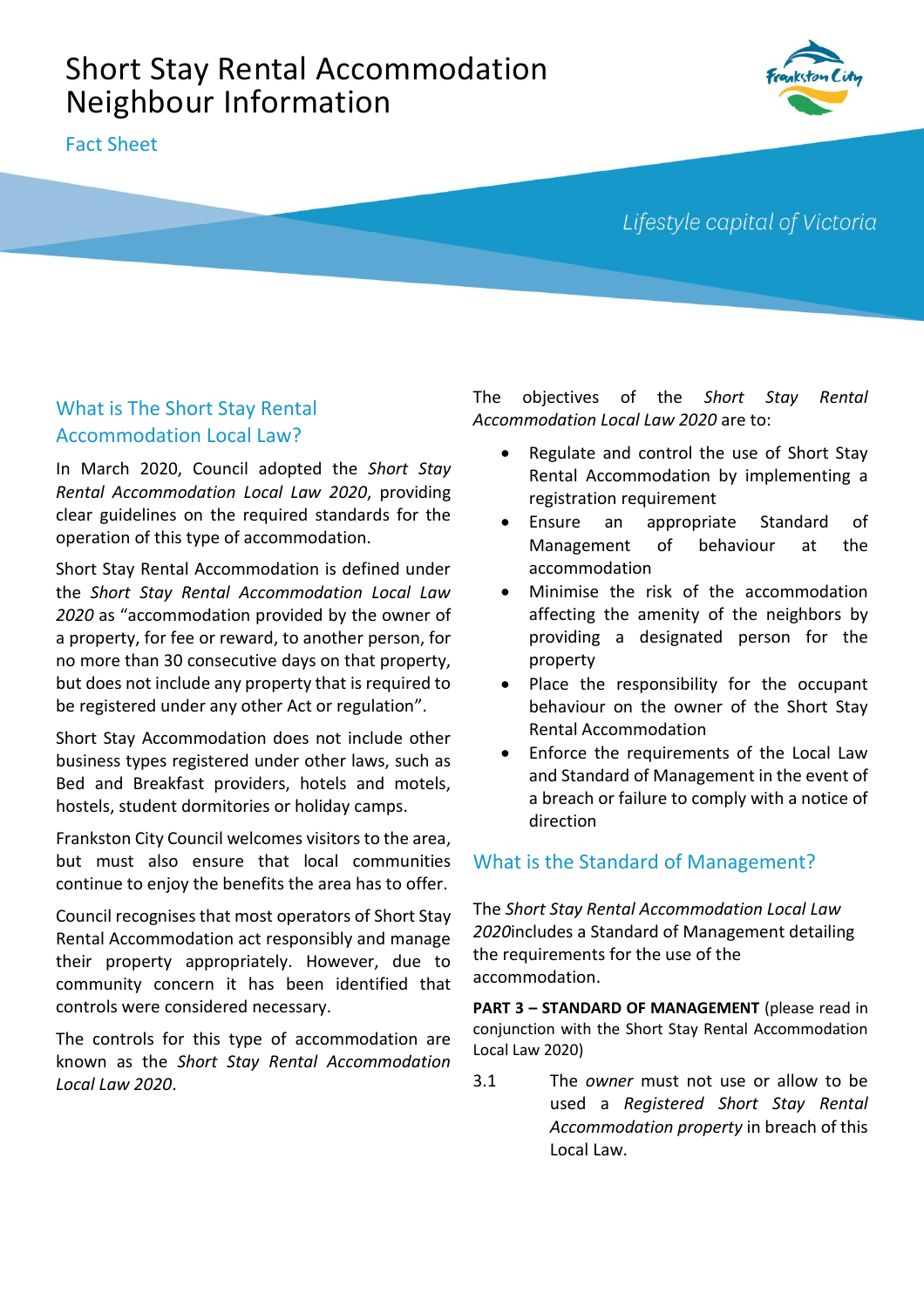- 3.2 The *owner* must provide the occupiers of each contiguous property with the current contact details of the designated person required in clause 2.5.1(b).
- 3.3 The *owner* must display and make this Local Law available to all *occupants* and *visitors* to the *property* including availability on their website or any social media used by the *owner* to promote the S*hort Stay Rental Accommodation property* and must incorporate the Provisions of Part 3 of this Local Law into rental terms and conditions.
- 3.4 The *owner* and *occupant* must ensure the use of the *property* does not interfere with the reasonable use and enjoyment by nearby residents of their land, or otherwise cause a nuisance.
- 3.5 Any person who behaves in an unacceptable manner shall be guilty of an offence. Unacceptable behaviour includes but is not limited to:
	- (a) Loud or aggressive behaviour; or
	- (b) Yelling, screaming or arguing.
- 3.6 Off-street parking should be provided for all occupant and visitor motor vehicles. The owner must provide information to occupants on parking arrangements prior to arrival.
- 3.7 Additional accommodation is not allowed on site by way of tents, caravans, campervans or similar facilities.
- 3.8 The *owner* and *occupant* must ensure outdoor areas including swimming pools, spas, outdoor decking and balconies are not to be used between 11.00pm and 7.00am.
- 3.9 The *owner* must inform *occupants* of waste disposal arrangements and remove any excess waste left at the *property* by any person within 24 hours.

3.10 An *owner* or *occupier* must not leave a *receptacle* out for more than one day before or after the designated collection day.

#### Who is the Designated Person?

Many owners of Short Stay Rental Accommodation do not live locally or are not able to respond in person to complaints about occupant behavior.

The *Short Stay Rental Accommodation Local Law 2020* requires owners to nominate a designated person who can respond to neighbour concerns within two hours. A designated person could be:

- A security company
- A real estate agent or managing agent
- An individual (including the Owner)

The contact details of the designated person will be provided in writing to any contiguous neighbours of a registered Short Stay Rental Accommodation.

In the event of loud music or aggressive behavior, continue to call Victoria Police on 000.

Please note that Council does not expect any person to be placed in harmful or threatening situations. This includes the Designated Person.

Please note Part 4.1.2, 4.1.3 & 4.1.4 of the Short Stay Rental Accommodation Local Law 2020

4.1.2 A person must not make a false, or misleading, or harassing, or vexatious complaint in relation to an alleged breach of this Local Law.

4.1.3 A person must not outside of business hours, make a complaint about an alleged breach of this Local Law if there is no occupant at the Short Stay Rental Accommodation at the time of making the complaint.

4.1.4 Any breach of this Local Law carries a penalty of 20 penalty units.

### We did not receive Designated Person details, what should we do?

Owners of a registered Short Stay Rental Accommodation must provide all contiguous neighbours with the details of the designated person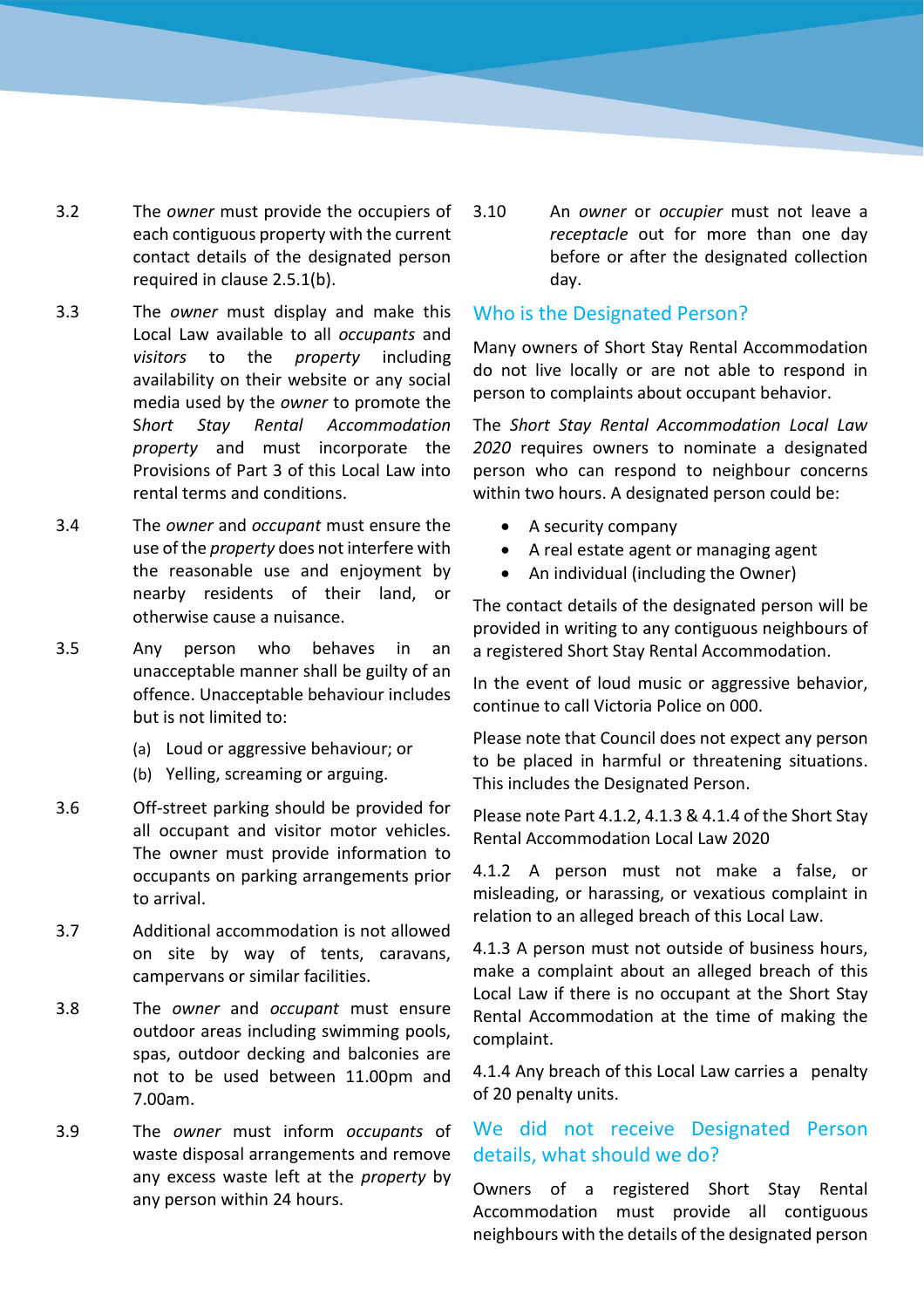in writing. If you did not receive these details your home may not be a contiguous property.

The designated person details are recorded with Council and may be provided to neighbours on request. If you have not received the designated person's contact details for a property you believe to be a Short Stay Rental Accommodation, or you wish to report a Short Stay Rental Accommodation you suspect to be unregistered, please contact Council during normal business hours on 1300 322 322.

#### Who is required to be registered?

Owners of a property used as Short Stay Rental Accommodation as defined by the *Short Stay Rental Accommodation Local Law 2020* must apply for registration and pay the prescribed fee of \$150.00.

Registration is valid for a period of 12 months, unless it is cancelled under the *Short Stay Rental Accommodation Local Law 2020*. Registration cannot be transferred to another owner if you sell the property, or transferred to another property.

#### Enforcement Information

When an owner registers their Short Stay Rental Accommodation with Council, they are agreeing to the terms and conditions set out by the 'Short Stay Rental Accommodation Local Law 2020' and The Standard of Management.

- The owner and occupant must ensure the use of the property does not impact on the amenity expected to be enjoyed by surrounding residents
- The owner must not use or allow to be used a registered Short Stay Rental Accommodation in breach of this Local Law
- The Owner must display and make this *Short Stay Rental Accommodation Local Law 2020* available to all occupants and visitors to the property including availability on their website or any social media used by the owner to promote the Short Stay Rental Accommodation property and must

incorporate the Provisions of Part 3 of this Local Law into rental terms and conditions.

- The owner and occupant must control and be responsible for the behavior of any occupants at the property. Any person who behaves in an unacceptable manner shall be guilty of an offence. Unacceptable behavior includes but is not limited to:
	- Loud or aggressive behavior
	- Yelling, screaming or arguing
- Off street parking should be provided for all occupant and visitor motor vehicles. The owner must provide information to occupants on parking arrangements prior to arrival
- Additional accommodation is not allowed on the property by way of tents, caravans, campervans or similar facilities
- The owner and occupant must ensure outdoor areas including swimming pools, spas, outdoor decking and balconies are not to be used between 11.00pm and 7.00am
- The owner must inform occupants of waste disposal arrangements and remove any excess waste left at the property by any person within 24 hours
- An owner or occupant must not leave a waste receptacle out for more than one day before or after the designated collection day

#### Can I call the Council?

If the behavior of the occupant/s of a Short Stay Rental Accommodation is causing a disturbance you can phone the designated person and ask them to address the problem. If a serious problem persists after hours contact Victoria Police on 000.

You can contact Council to report the matter the following business day. An Authorised Officer will contact you to take further details from you and investigate the complaint.

You can contact Council's Community Safety Department during normal business hours on 1300 322 322.